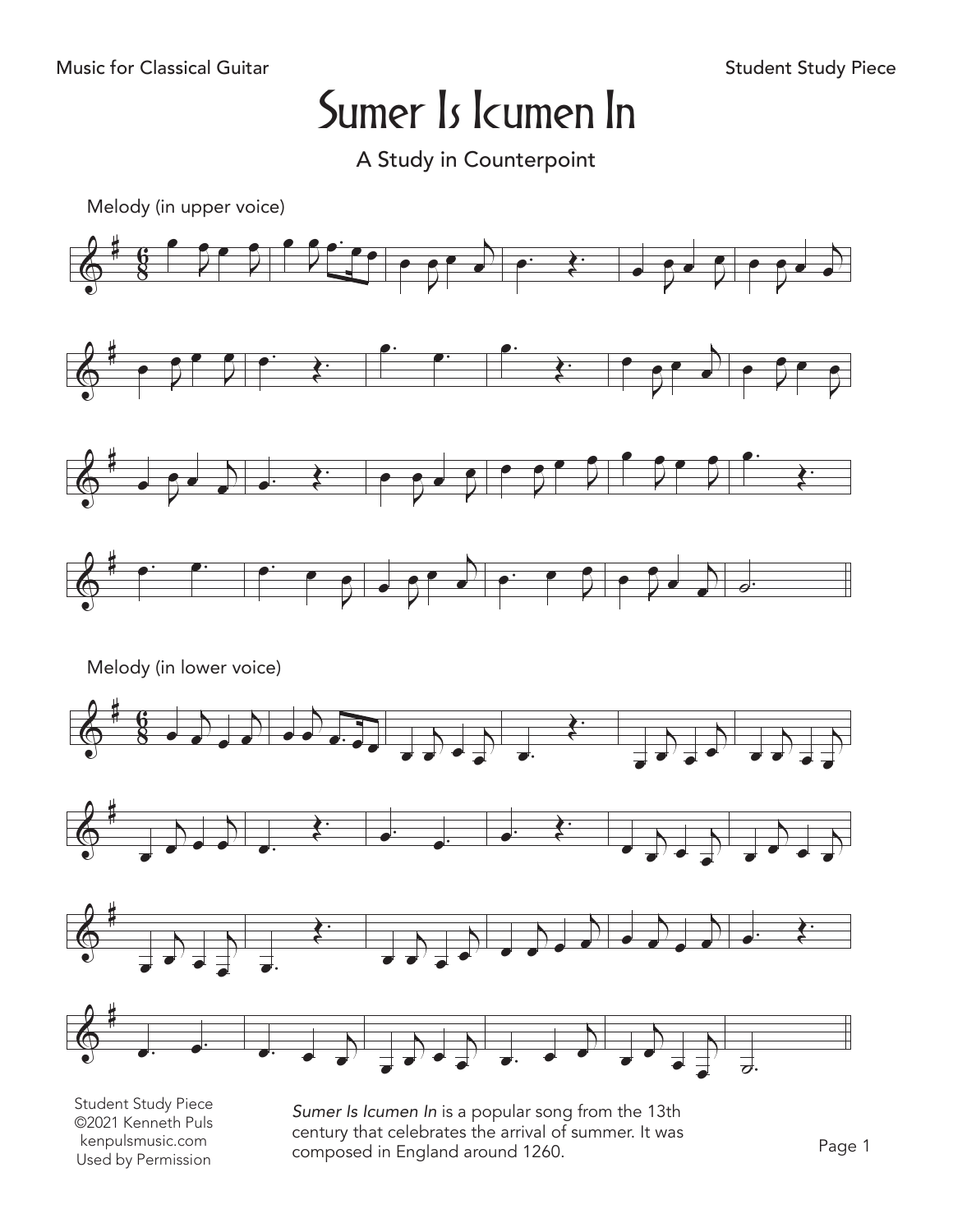A Study in Counterpoint



*Sumer Is Icumen In* is also an early example of a *rota* (round or canon). It can be sung as a twopart, three-part, or four-part round. Above is an example of a two-part round with the melody beginning in the upper voice, followed two measures later by the melody in the lower voice.

Student Study Piece ©2021 Kenneth Puls kenpulsmusic.com kenpulsmusic.com<br>Used by Permission Page 2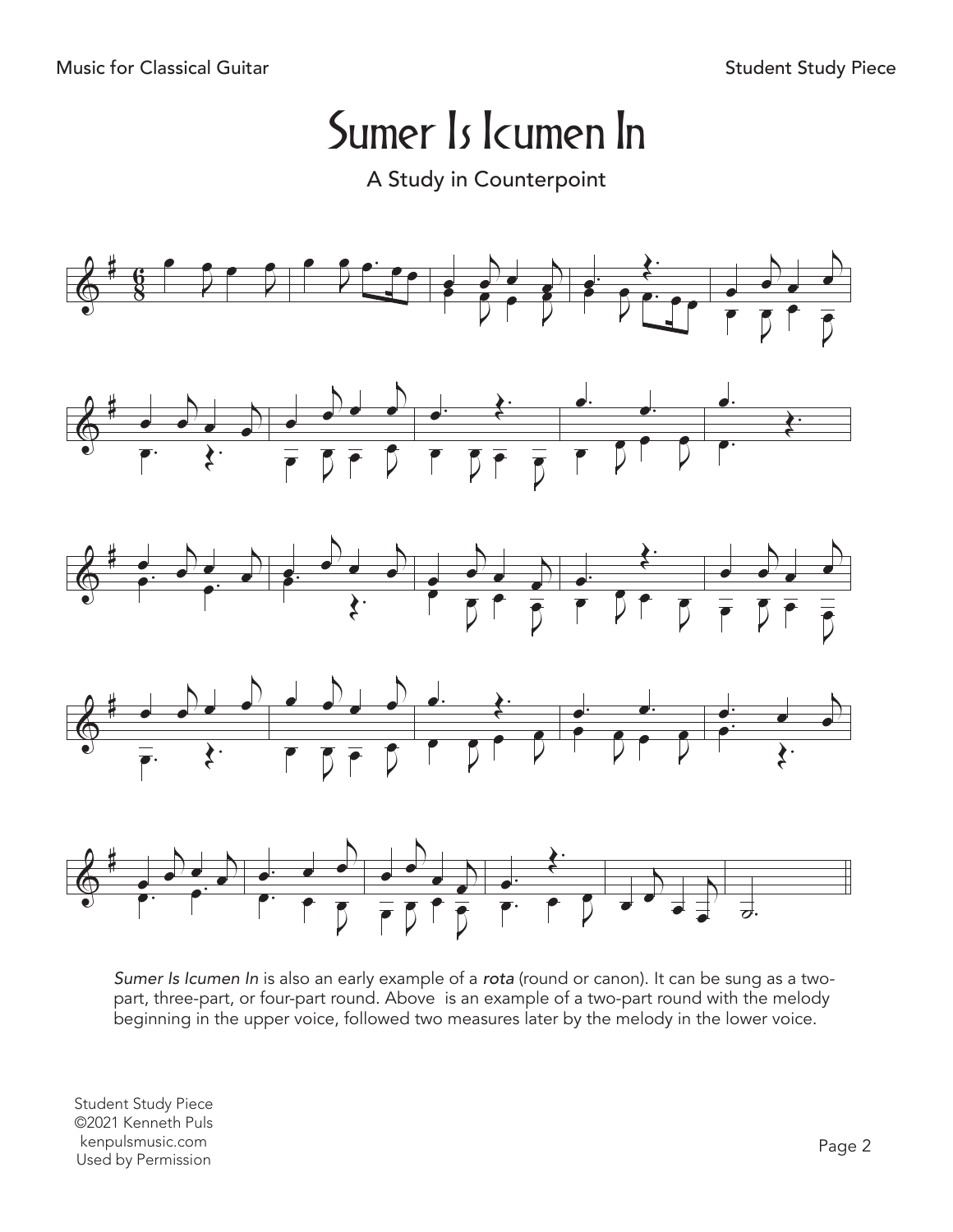A Study in Counterpoint



This is the same two-part round but with the melody beginning in the lower voice, followed two measures later by the melody in the upper voice.

Student Study Piece ©2021 Kenneth Puls kenpulsmusic.com kenpulsmusic.com<br>Used by Permission Page 3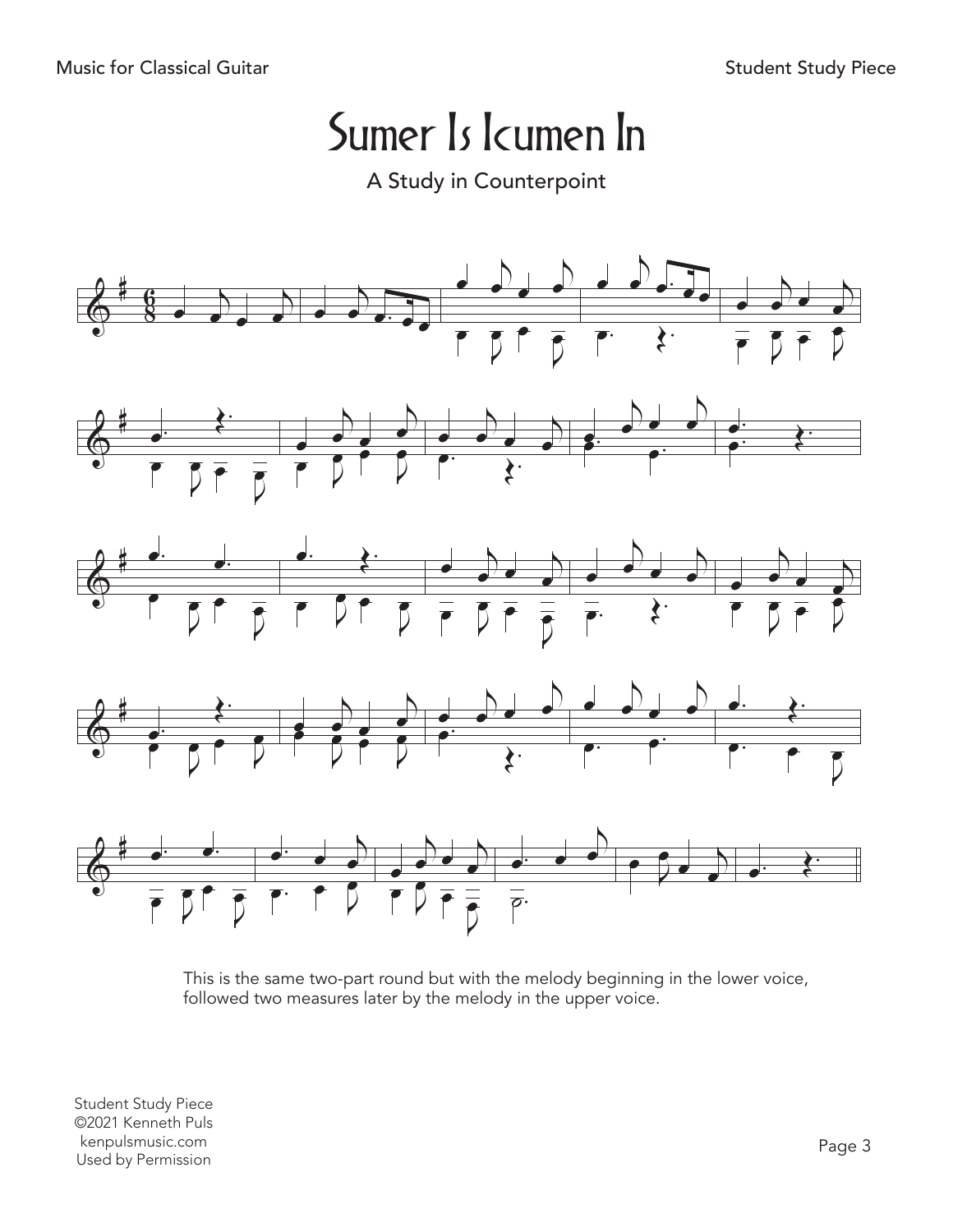### A Study in Counterpoint

The music for Sumer Is Icumen In includes a repeating bass line (that also can be sung as a two-part canon).

**Bass** 



Below is the four-measure bass line with the melody begining on the first measure.



**Student Study Piece** ©2021 Kenneth Puls kenpulsmusic.com Used by Permission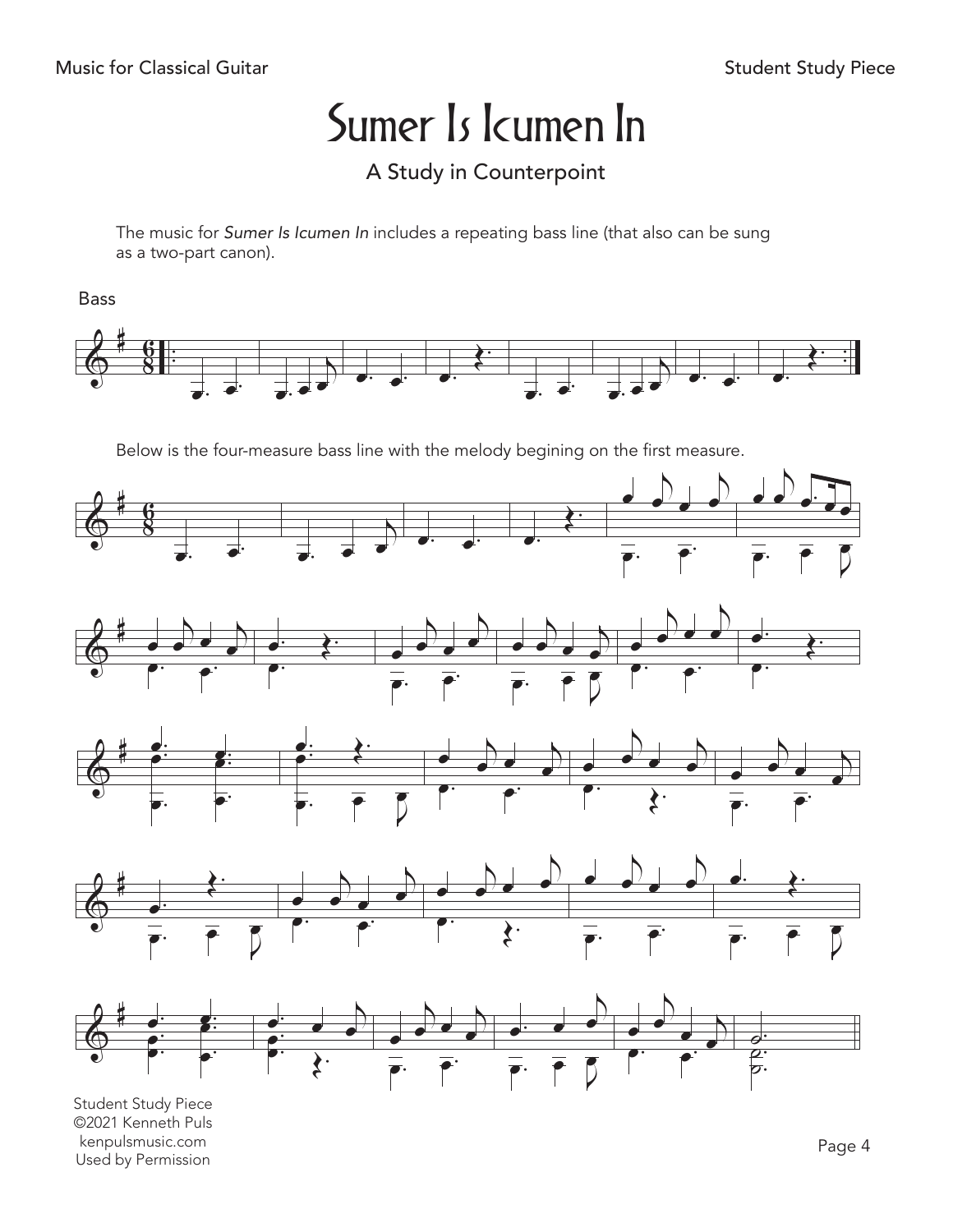### A Study in Counterpoint

This is a second version of bass and melody with the melody beginning on the third measure of the repeating bass line.













Student Study Piece ©2021 Kenneth Puls kenpulsmusic.com kenpulsmusic.com<br>Used by Permission Page 5